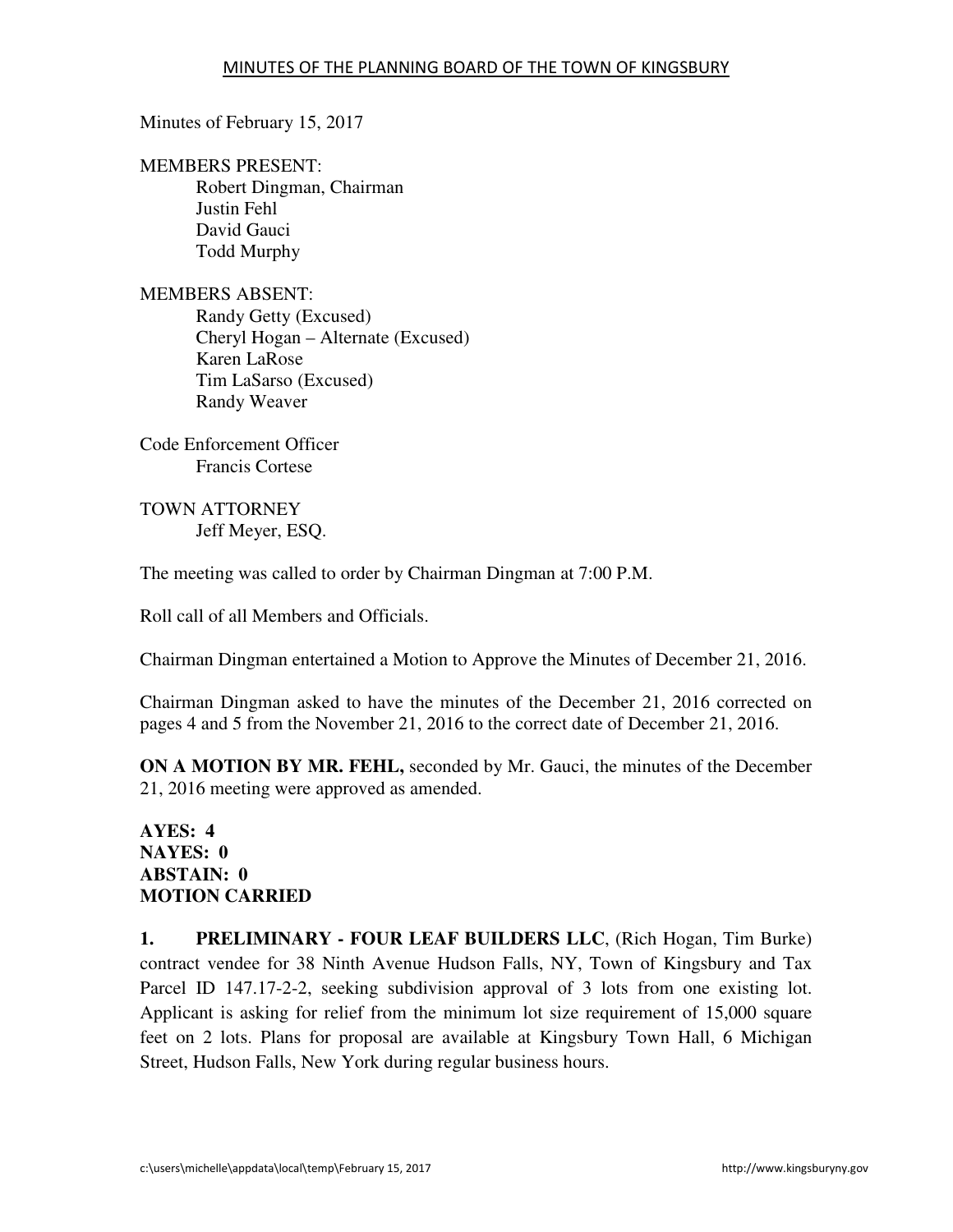Planning Board Meeting February 15, 2017 Page 2 of 4

Chairman Dingman introduced Rich Hogan, of Four Leaf Builders who is representing Nancy M. Barnes and Barbara A. Oligny the owners of the property.

Mr. Hogan of Four Leaf Builders LLC stated they would like to subdivide this property into three lots. One lot would contain the existing house and the other two lots will be residential building lots. The owners have been trying to sell the entire property in whole, but have not been successful. Mr. Hogan stated Four Leaf Builders LLC was approached by a realtor inquiring if they would be interested in this property.

The owners have agreed to sell the property adjacent to their house, to be broken up into two building lots and then will attempt to sell their house at a reduced sale price.

The property on Ninth Avenue would have 150 feet road frontage and the lot on Tenth Avenue would have 100 feet of road frontage. The remaining lot where the house sits will have 149.22 feet road frontage.

Mr. Hogan stated there are different size lots in this area. Last year Four Leaf Builders LLC built a house on Ninth Avenue that is on a 100' x 100' lot. There others lots in this area that are 100' x 100'.

A discussion concerning the water and sewer for this project ensued.

Chairman Dingman stated after polling the Planning Board, there did not seem to be concerns and made a favorable recommendation that the project be sent to the Zoning Board of Appeals.

Chairman Dingman stated Four Leaf Builders will be going in front of the Zoning Board of Appeals on February 23, 2017. If they get the approval for the variances, they will then come back to the Planning Board March 15, 2017 for final approval.

**2. PRELIMINARY – STEVE KINLEY, REAL ESTATE REPRESENTIVE FOR STEWART'S SHOPS CORP.** owner of 3765 Burgoyne Avenue, Hudson Falls, NY, Town of Kingsbury and Tax Parcel ID 146.19-1-1.1, is seeking Site Plan Review for a redevelopment of Stewart's Shops Convenience Store at this location. Plans for proposal are available at Kingsbury Town Hall, 6 Michigan Street, Hudson Falls, New York during regular business hours.

Chairman Dingman introduced Steve Kinley, Real Estate Representative who would be representing Stewarts Shops Corp.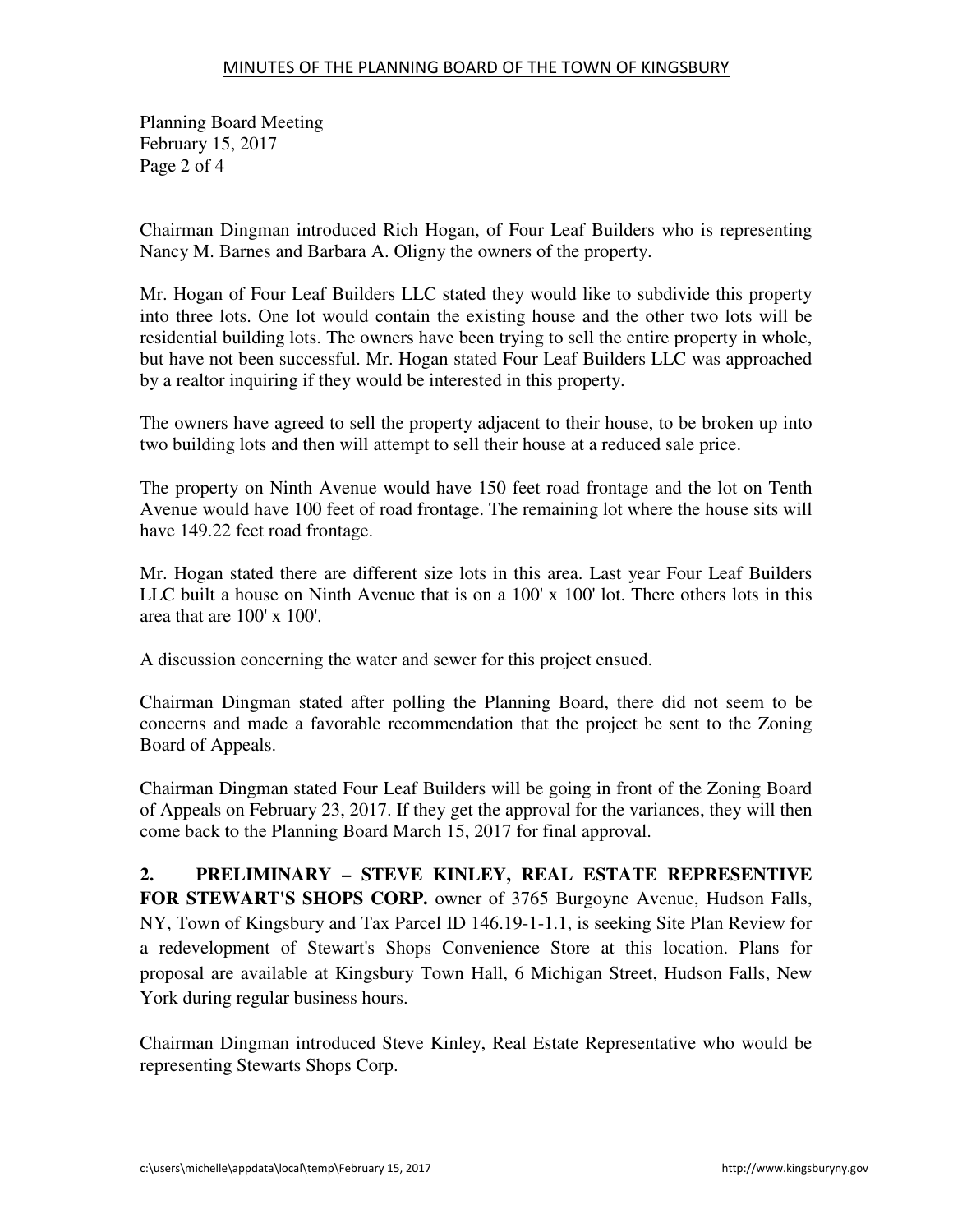Planning Board Meeting February 15, 2017 Page 3 of 4

Mr. Kinley thanked the Board for allowing him to give a presentation about this project tonight.

Mr. Kinley stated the Stewarts Shop located at 3765 Burgoyne Avenue is approximately 2,428 square feet convenience store and canopy with 2 gas dispensers on approximately .4 acres.

They are in the process of finalizing a purchase contract to acquire .14 acres from the neighboring property (Advance Auto Parts Inc.) for a total of .54 acres.

They plan is to demolish the existing store and build a new 3696 square foot convenience store with canopy and three new multi-product gas dispensers.

Mr. Kinley explained due to the way the sewer is coming in Advance Auto Parts could not hook up to the sewer line and have a septic system. At this time they have a contract in place to purchase this area. They are proposing to build the new store behind the existing store. They will then demo the old store and then put the new gas pumps out front. They try to build a new store before taking the old store so there will not be any down time.

Mr. Kinley stated at the new store they will be going from two gas pumps to three pumps. The parking will go from 18 spaces to 23 spaces. They will be moving the curb cuts as well.

Mr. Kinley stated this project will have to go in front of the Zoning Board of Appeals for a variance on the State Route 4 side and for the back of the property. The curb cuts will be 100' from the intersection which meet the State DOT setbacks. At this location setbacks are extended instead of a 20' setback they are required to have an 80' setback. The setback on the front (Burgoyne Avenue) is no problem. On Route 4 they are at 8' setback. The required setback is 80 feet on a state road. This will be a significant variance they will need. In the back of the store they need 20' and only have 8' that will be a 12' variance needed there. Green space will go from 25% down to 11%. This will need a variance as well.

Jim Chase, Water Superintendent discussed the water service and the sewer line with Mr. Kinley.